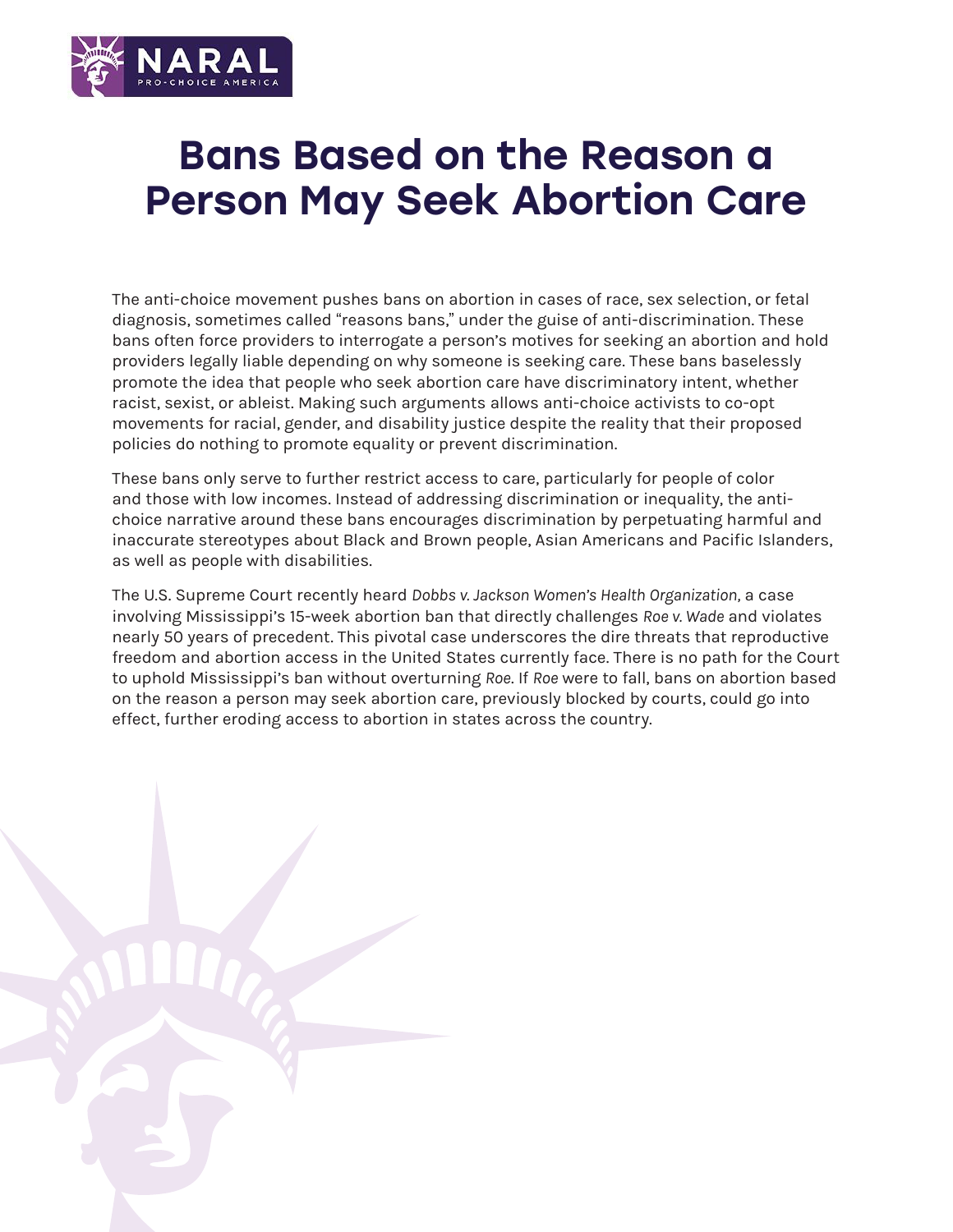

## STATE MEASURES RESTRICTING REPRODUCTIVE FREEDOM

16 STATES ban abortion based on the reason someone is seeking care: **AZ, AR,** IN, **KS,** KY, **LA, MS,** MO, **NC, ND, OH, OK, PA, SD, TN,** UT.

- z 6 OF THESE STATES ban abortion if sought because of the race of the pregnancy: **AZ,** IN, KY, **MS,** MO, **TN.**
- z 13 OF THESE STATES ban abortion if sought because of the sex of the pregnancy: **AZ, AR,** IN, **KS,** KY, **MS,** MO, **NC, ND, OK, PA, SD, TN.**
- z 12 OF THESE STATES ban abortion if sought for reasons of fetal diagnosis: AZ, AR, IN, KY, **LA, MS,** MO, **ND, OH, SD, TN,** UT.

## 2021 ENACTED STATE MEASURES RESTRICTING REPRODUCTIVE FREEDOM

2 STATES enacted a ban on abortion if sought for reasons of fetal diagnosis: AZ, **SD.**

## 2021 ENACTED STATE MEASURES EXPANDING REPRODUCTIVE FREEDOM

2 GOVERNORS vetoed legislation that banned abortion based on the perceived reason a person was seeking care: NC, WI.

- Governor Roy Cooper (D-NC) vetoed a bill that that would have required the provider to confirm that the pregnant person is not seeking an abortion because of the race of the fetus or fetal diagnosis.
- Governor Tony Evers (D-WI) vetoed a bill that that would have banned abortion based on the perceived reason a person is seeking care, including race, sex, or fetal diagnosis. Gov. Evers vetoed similar legislation in 2019.